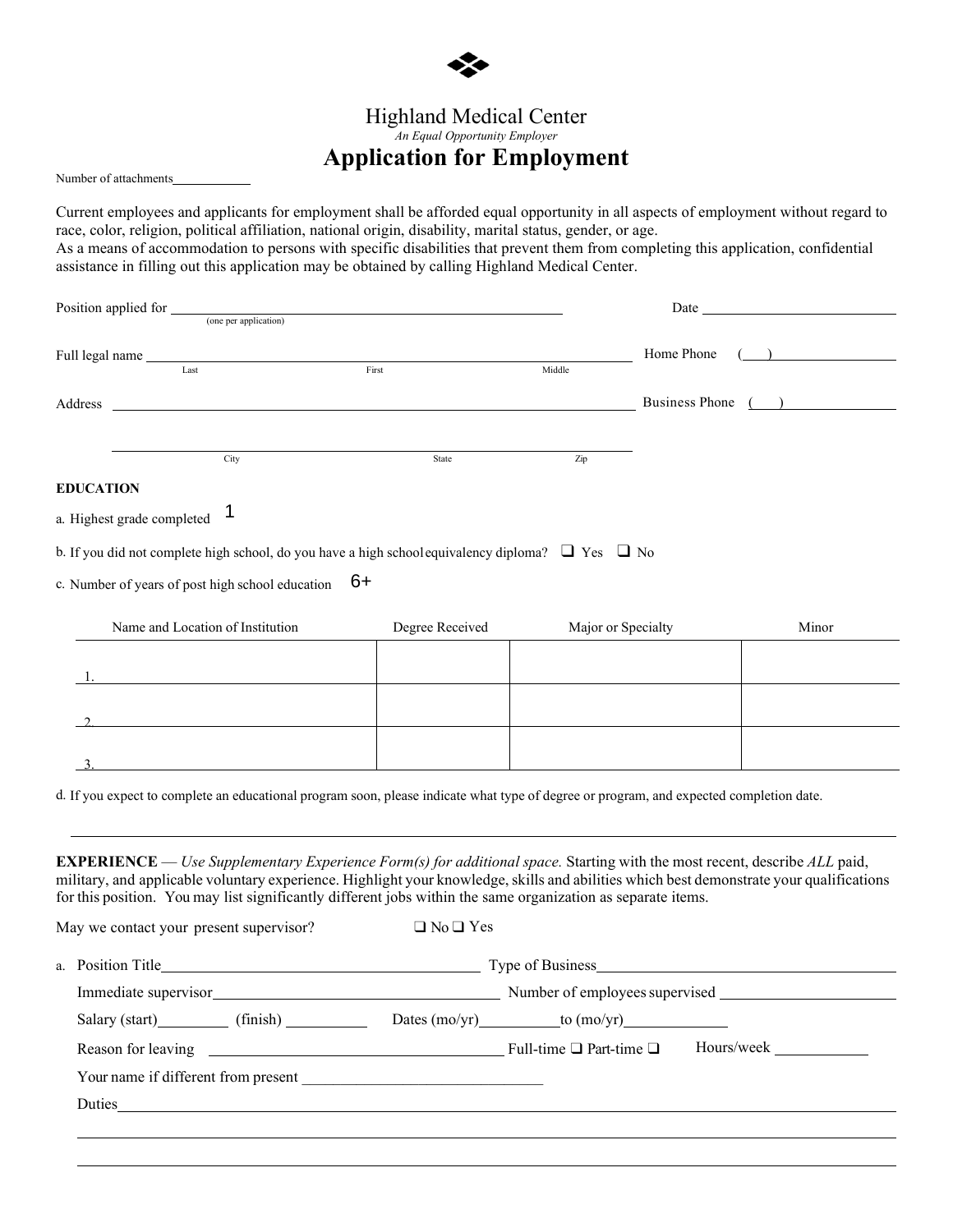|      |  |                                                                                              | Salary (start) (finish) Dates (mo/yr) to (mo/yr)                                                                               |                                                            |
|------|--|----------------------------------------------------------------------------------------------|--------------------------------------------------------------------------------------------------------------------------------|------------------------------------------------------------|
|      |  |                                                                                              |                                                                                                                                |                                                            |
|      |  |                                                                                              |                                                                                                                                |                                                            |
|      |  |                                                                                              |                                                                                                                                |                                                            |
|      |  |                                                                                              |                                                                                                                                |                                                            |
|      |  |                                                                                              |                                                                                                                                |                                                            |
|      |  |                                                                                              |                                                                                                                                |                                                            |
|      |  |                                                                                              | Salary (start) (finish) Dates (mo/yr) to (mo/yr)                                                                               |                                                            |
|      |  |                                                                                              |                                                                                                                                |                                                            |
|      |  |                                                                                              |                                                                                                                                |                                                            |
|      |  |                                                                                              |                                                                                                                                |                                                            |
|      |  |                                                                                              |                                                                                                                                |                                                            |
|      |  |                                                                                              | Use this space for any additional information you think would help us evaluate your application, including training, seminars, | workshops, and special achievements or specialized skills: |
|      |  |                                                                                              |                                                                                                                                |                                                            |
|      |  | License, certificate, or other authorization to practice a trade or profession.<br>License # |                                                                                                                                |                                                            |
| Type |  |                                                                                              |                                                                                                                                | Granted by (licensing board)                               |
|      |  |                                                                                              |                                                                                                                                |                                                            |
|      |  |                                                                                              |                                                                                                                                |                                                            |

| Name | Phone # | Address |
|------|---------|---------|
|      |         |         |
|      |         |         |
|      |         |         |
|      |         |         |
|      |         |         |
|      |         |         |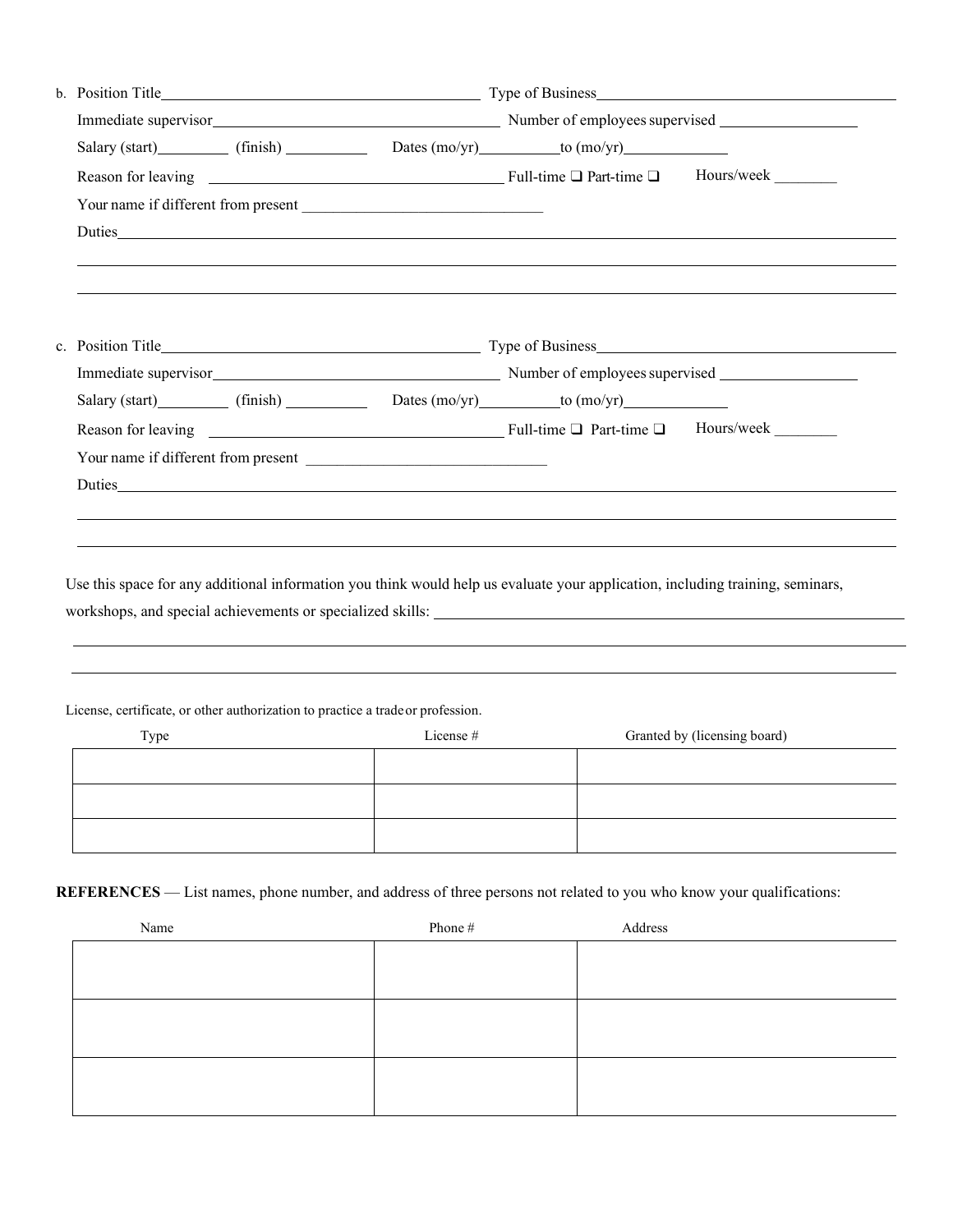## **MISCELLANEOUS**

a. a. Check which job status you would accept:

 $\Box$  Full-time  $\Box$  Part-time (specify)

b. Check which employment status you would accept:

 $\Box$  Salaried (benefits)  $\Box$  Hourly (with benefits)  $\Box$  Part-time hourly

c. Are you willing to accept employment which requires you to travel?

❑ No ❑ Yes

*If Yes:* □ During the day only □ Occasionally overnight

d. For purposes of compliance with The Immigration Reform and Control Act, are you legally eligible for employment in the United States?

 $\Box$  No  $\Box$  Yes

Under the Immigration Reform and Control Act of 1986, you will be required to fill out a certification verifying that you are eligible to be employed and verifying your identity. Further, you will be required to provide documentation to that effect should you be employed.

## **AVAILABILITY**

When will you be available to startwork?

(No date is necessary if you are available as soon as you give two (2) weeks' notice.)

## **CERTIFICATION--***Each Application Requires Current Date and Original Signature*

I hereby certify that all entries and attachments are true and complete, and I agree and understand that any falsification of information herein regardless of time of discovery, may cause forfeiture on my part to any employment in the service of the Highland Medical Center. I understand that all information on this application is subject to verification and I consent to criminal history background checks. I also consent to references and former employers and educational institutions listed being contacted regarding this application. I further authorize to rely upon and use, as it sees fit, any information received from such contacts. Information contained on this application may be disseminated to other entities on a need-to-know basis for good cause shown as determined by the Highland Medical Center Chief Executive Officer or designee.

I understand that nothing contained in this employment application or in the granting of an interview is intended to create an employment contract between the company and myself for either employment or for the providing of any benefit. No promises regarding employment have been made to me, and I understand that no such promise or guarantee is binding upon the company unless made in writing. If an employment relationship is established, I understand that I have the right to terminate my employment at any time and that the company retains the same right.

If I am offered employment, I agree to submit to a physical examination whenever requested, and I understand my becoming employed and/or my continued employment are subject to the results of any physical examination related to my job duties in accordance with company policies and procedures.

I understand that if employed, policies, and rules which are issued are not conditions of employment and that the employer may revise policies or procedures in whole or in part, at any time.

I understand that this application will be kept on active file for 365 days from the date completed, after which time I would have to reapply in accordance with established company procedures.

| Date | <b>Applicant Signature</b> |  |
|------|----------------------------|--|
|      |                            |  |